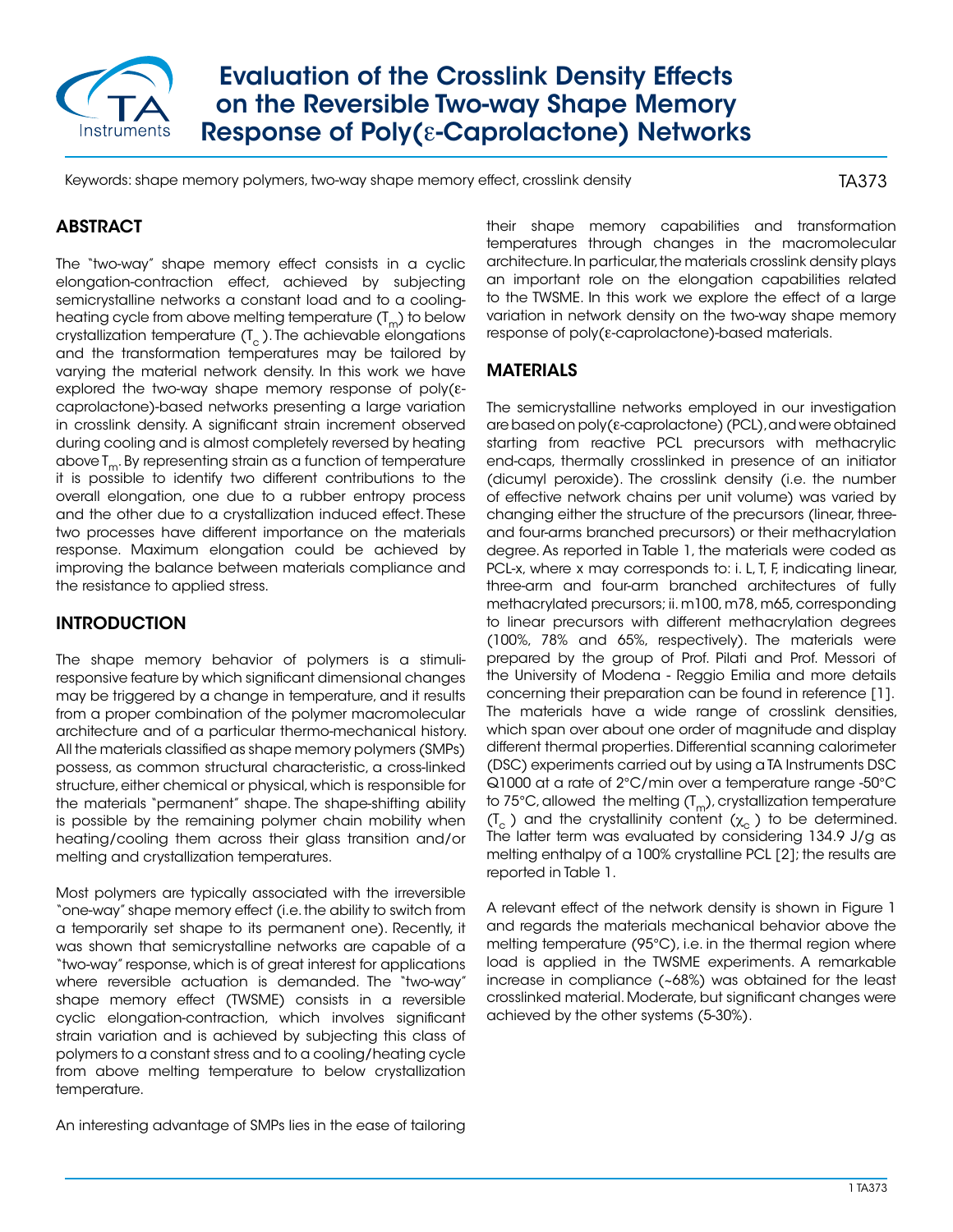| <b>Material Code</b> | Precursor<br>molecular<br>architecture | Precursor<br>molecular<br>weight (g/mol) | Methacrylation<br>degree | crooslink<br>density<br>(mol/cm <sup>3</sup> ) | Crystallization,<br>Tc $(^{\circ}C)$ | Melting<br>temperature,<br>$Tm$ ( $^{\circ}$ C) | Crystallinity<br>content, $\chi$ <sub>c</sub> (%) |
|----------------------|----------------------------------------|------------------------------------------|--------------------------|------------------------------------------------|--------------------------------------|-------------------------------------------------|---------------------------------------------------|
| PCL-L                | Linear                                 | 7300                                     | 100                      | 830                                            | $-10$                                | 50                                              | 32                                                |
| PCL-T                | Three-arm                              | 15800                                    | 95                       | 490                                            | 10                                   | 56                                              | 44                                                |
| PCL-F                | Four-arm                               | 22800                                    | 96                       | 670                                            | 6                                    | 52                                              | 34                                                |
| PCL-m100             | Linear                                 | 10000                                    | 100                      | 430                                            | 15                                   | 53                                              | 40                                                |
| PCL-m78              | Linear                                 | 10000                                    | 78                       | 260                                            | 23                                   | 53                                              | 47                                                |
| PCL-m65              | Linear                                 | 10000                                    | 65                       | 12                                             | 31                                   | 55                                              | 53                                                |

*Table 1. Structural and thermal characteristics of the various PCL-based systems.*



*Figure 1. Stress vs. strain curves up to 500 kPa (100 kPa for PCL-m65) for the various materials tested above melting temperature.*

## TWO-WAY SHAPE MEMORY BEHAVIOUR

The TWSME was investigated by employing properly designed thermo-mechanical cycles, carried out by means of a TA Instruments DMA Q800 under a tensile configuration. Samples were rectangular bars with average length of 10mmand average cross-section of 5x1.5mm2. The thermal history is represented in Figure 2 for the PCL-m78 system, and consists in an early application of stress above  $T_m$  (95°C) and at a constant loading rate of 0.2 N/min up to a stress of 500 kPa (A→B); the stress was kept constant during the subsequent part of the test, during which the specimen was cooled at 2°C/min below Tc, finally maintaining the temperature for 10 minutes (B→C), and then heated again to 95°C at a rate of 2°C/min, maintaining the final temperature constant for additional 10 minutes (C→D). During the test, the strain evolution was monitored and may be described as an early pre-stretch during the loading ramp, a subsequent elongation during cooling until an upper plateau is approached, and a final recovery stage during heating, in which, after an elongation due to thermal expansion, the specimen reduced in length to a value close to that displayed before cooling. The peculiarity of the TWSME consists in fact this elongation/contraction effect stimulated

by the heating/cooling cycle.



*Figure 2. Time evolution of stress, temperature and strain during a twoway shape memory cycle for the material PCL-m78.*

In Figure 3a the TWSME is represented for various systems subjected to a load of 500 kPa in terms of strain vs. temperature curves. The lower crosslink density regards the higher prestretch and cooling induced elongations displayed as well as an increased temperature of transformation. The representation also shows evidence that the elongation occurs as a two stage process, involving a steep increase in strain followed by a steeper and remarked effect on the crystallization region.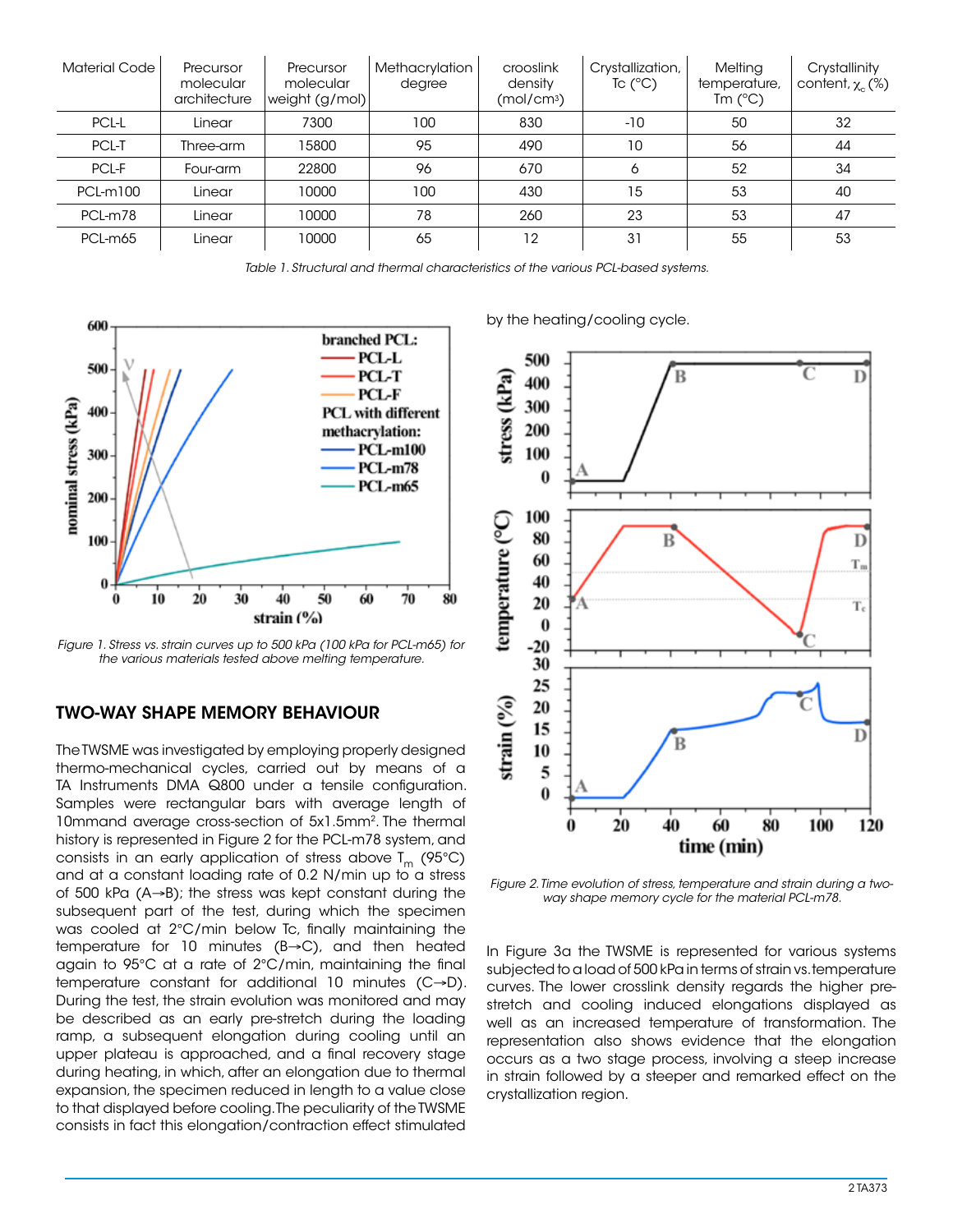

*Figure 3. a) Strain evolution as a function of temperature for various materials subjected to a two-way shape memory cycle under a maximum load of 500 kPa, and b) overall elongation, entropy- and crystallization-driven subcomponents as a function of the crosslink density.*

The high temperature process is due to an entropic elasticity behavior, proper of these materials in the rubbery region [4]. In fact, the rubber elasticity equation postulates that [5]:

$$
\sigma = \nu RT \left( \lambda^2 - \frac{1}{\lambda} \right)
$$

where  $\sigma$  is the nominal stress,  $v$  is the crosslink density, T is the absolute temperature and  $\lambda$  is the extension ratio ( $\lambda$  =  $I/I_{0}$ ; I and I<sub>0</sub> are the actual and initial specimen length). By considering the pre-stretch condition obtained during the  $(A\rightarrow B)$  stage, the equation may be rearranged as [1]:

$$
\left(\lambda^2 - \frac{1}{\lambda}\right) = \left(\lambda^2 - \frac{1}{\lambda}\right)_{prestretch} \frac{T_{prestrecht}}{T}
$$

describing, with good experimental agreement [4], the dependence on temperature and suggesting that larger elongation capabilities may be shown by specimens subjected to a higher pre-stretch

$$
\left(\lambda^2-\frac{1}{\lambda}\right)_{prestrech}
$$

Consistently, Figure 3a shows a steeper elongational trend for materials subjected to a larger pre-stretch.

The elongation taking place close to the crystallization temperature may be interpreted as a consequence of the crystal formation under a fixed stress condition: the creation of crystals allows a certain strain to be maintained under reduced amount of stress, but since the stress is kept constant the material has to undergo further elongation to satisfy the mechanical equilibrium conditions [6]. The effect of the crosslink density on the overall elongation as well as on their sub-components is represented in Figure 3b. The overall elongation is seen to increase as the network density decreases, and a similar dependence is reported also for the entropy driven component, as a consequence of the larger pre-stretch achieved by the more compliant materials. The crystallization induced component is seen to play a relevant role, being almost the only contribution for the more crosslinked materials, but does not present any dependence on the network density. Although these results deserve further elucidation, it may be concluded that the different total elongation capabilities may be mainly ascribed to the entropy-driven effect, and thus to the higher compliance of the less crosslinked systems.

It was thus interesting to investigate the two-way shape memory response for a significantly low crosslink density, as that presented by the system PCL-m65. This system could not be directly compared to the more cross-linked, since presenting failure for loads above 100 kPa. The results are represented in Figure 4, showing that significant elongations, approaching values of about 20% may be obtained under reduced stress levels. Further, by representing the strain evolution as a function of temperature, it is possible to see that the elongation seems to be almost completely ascribed to the entropy-driven process. The absence of a significant crystallization induced effect is probably due to the low stresses applied. This is consistent with the hypothesis, presented in reference [1] that a threshold stress of similar entity is required to induce crystallization.